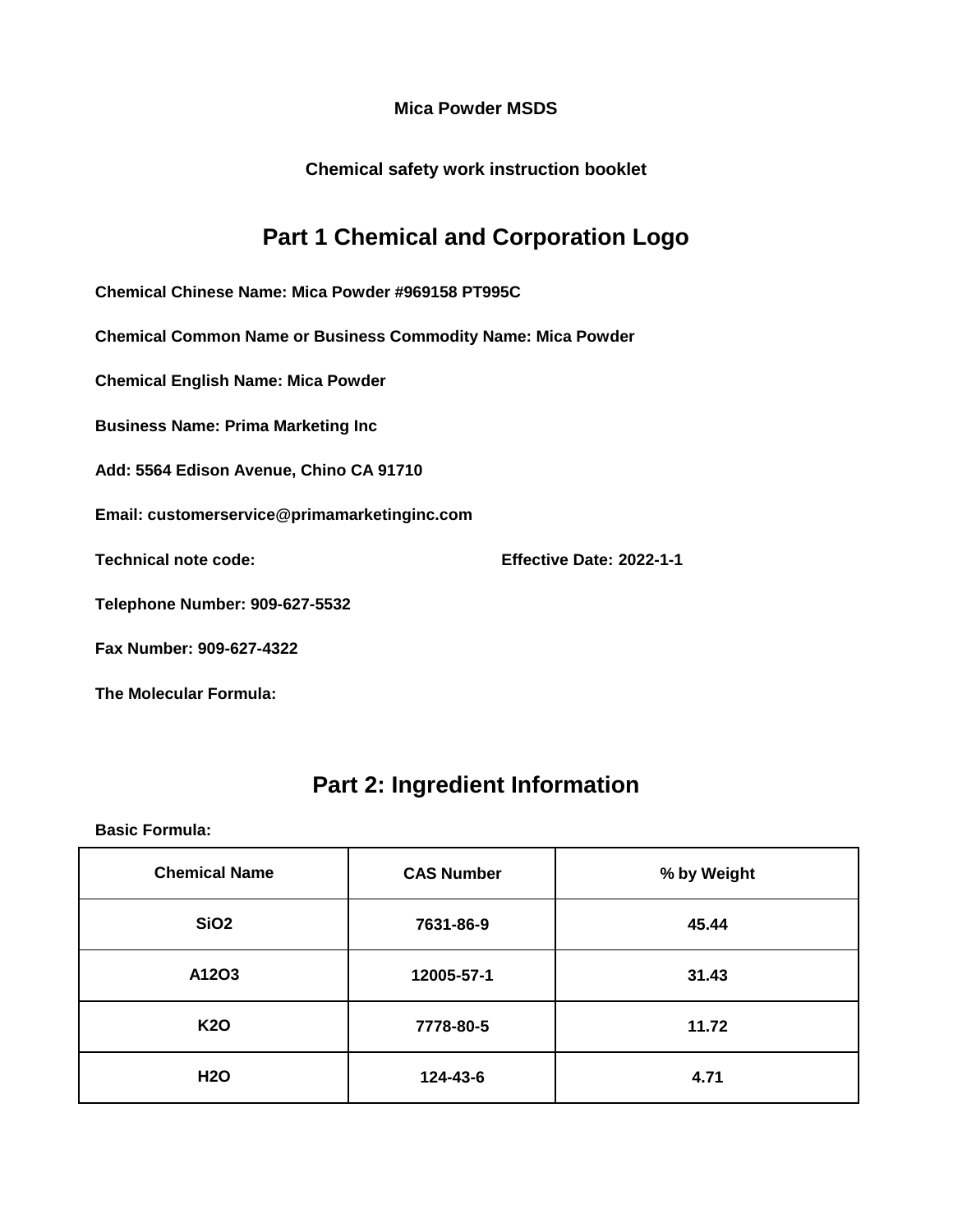| <b>Fe2O3</b> | 1309-37-1 | 4.74 |
|--------------|-----------|------|
| CaO          | 119-47-1  | 0.32 |
| <b>MgO</b>   | 1309-48-4 | 0.66 |
| <b>Na2O</b>  | 1313-59-3 | 0.62 |

| <b>Chemical Name</b> | <b>CAS Number</b> | % by Weight |
|----------------------|-------------------|-------------|
| titanium dioxide     | 13463-67-7        | 0.36        |

# **Part 3: Dangerous Material Outline**

**Risky Category:-**

**Invading Way: Eating** 

**Heath Hazards: No health harm.**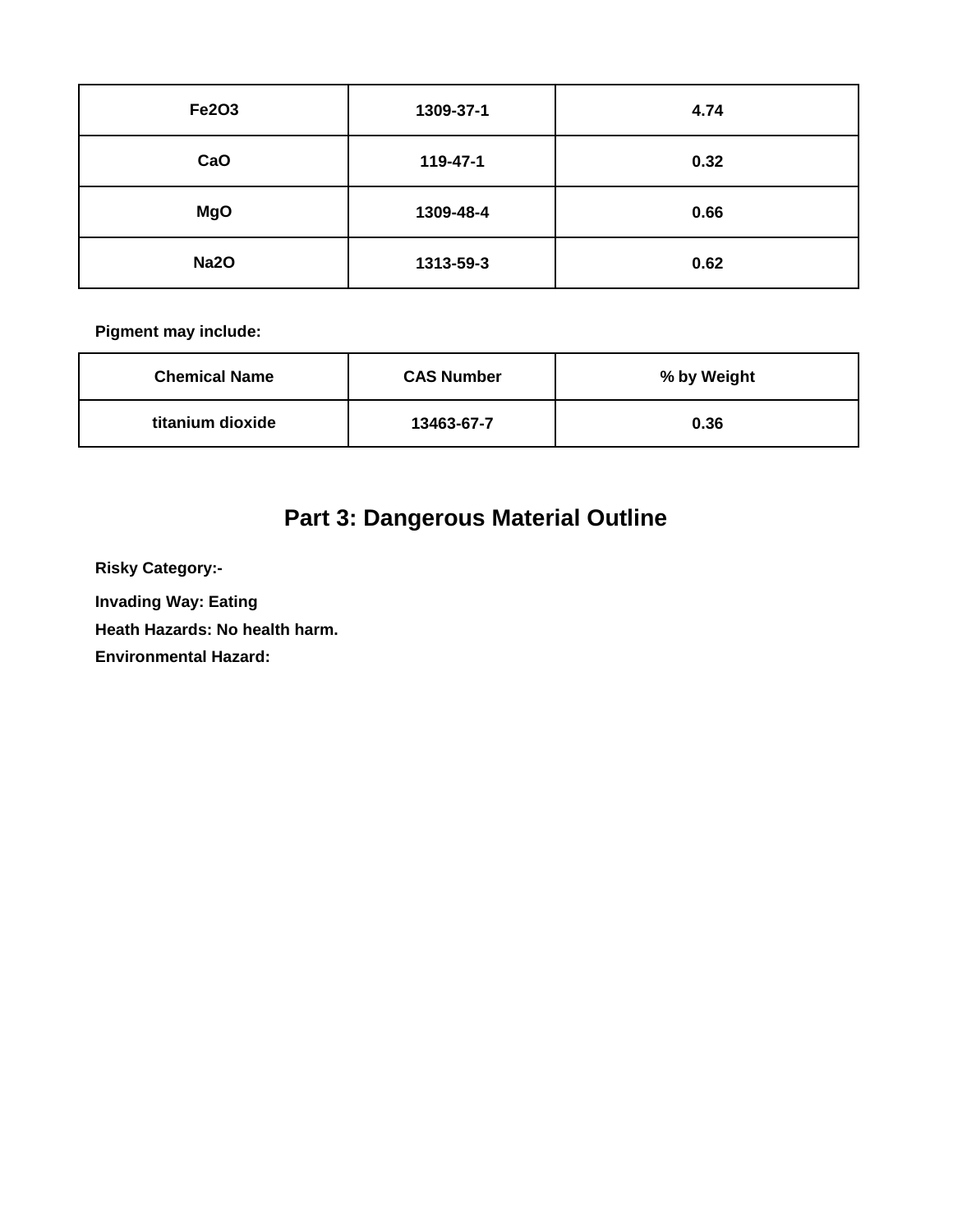**Chemical safety work instruction booklet**

## **Part 1 Chemical and Corporation Logo**

**Chemical Chinese Name: Mica Powder #969158 PT2141C**

**Chemical Common Name or Business Commodity Name: Mica Powder**

**Chemical English Name: Mica Powder**

**Business Name: Prima Marketing Inc**

**Add: 5564 Edison Avenue, Chino CA 91710**

**Email: customerservice@primamarketinginc.com**

**Technical note code: Effective Date: 2022-1-1**

**Telephone Number: 909-627-5532**

**Fax Number: 909-627-4322**

**The Molecular Formula:**

## **Part 2: Ingredient Information**

| <b>Chemical Name</b> | <b>CAS Number</b> | % by Weight |
|----------------------|-------------------|-------------|
| SiO <sub>2</sub>     | 7631-86-9         | 45.51       |
| A12O3                | 12005-57-1        | 31.39       |
| <b>K20</b>           | 7778-80-5         | 11.72       |
| <b>H2O</b>           | 124-43-6          | 4.71        |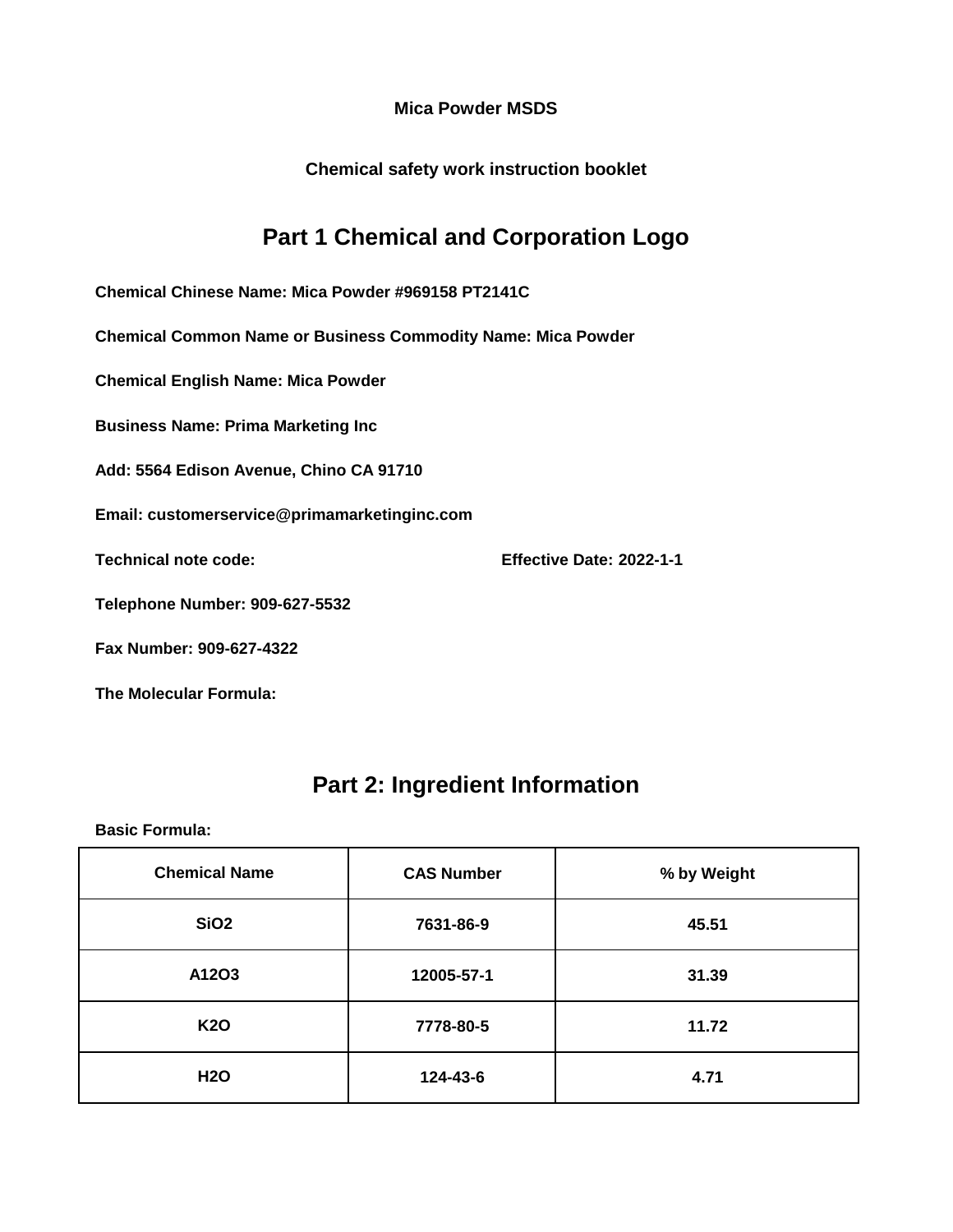| Fe2O3       | 1309-37-1 | 4.64 |
|-------------|-----------|------|
| CaO         | 119-47-1  | 0.32 |
| <b>MgO</b>  | 1309-48-4 | 0.61 |
| <b>Na2O</b> | 1313-59-3 | 0.62 |

| <b>Chemical Name</b> | <b>CAS Number</b> | % by Weight |
|----------------------|-------------------|-------------|
| titanium dioxide     | 13463-67-7        | 0.48        |

# **Part 3: Dangerous Material Outline**

**Risky Category:-**

**Invading Way: Eating** 

**Heath Hazards: No health harm.**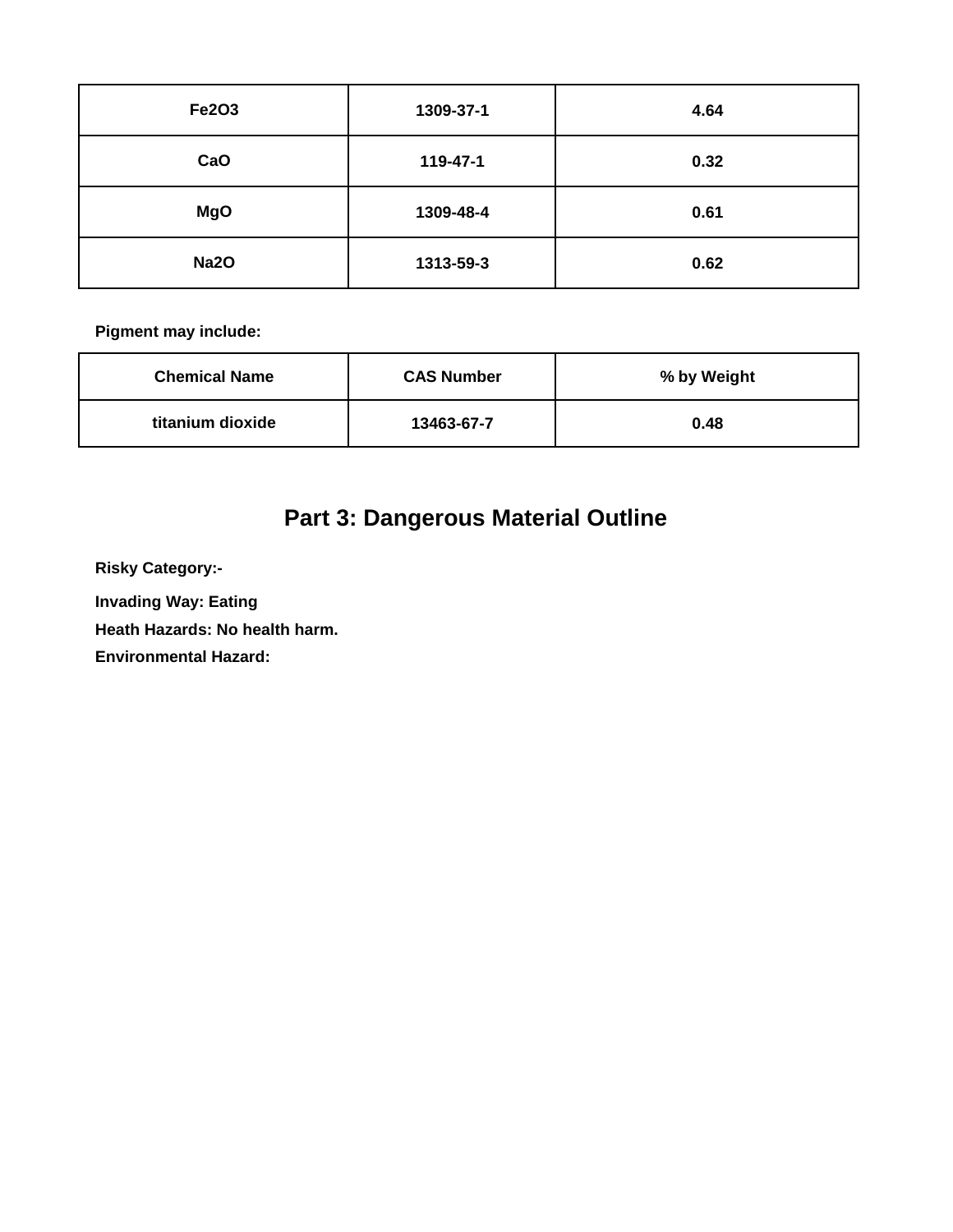**Chemical safety work instruction booklet**

## **Part 1 Chemical and Corporation Logo**

**Chemical Chinese Name: Mica Powder #969158 PT766C**

**Chemical Common Name or Business Commodity Name: Mica Powder**

**Chemical English Name: Mica Powder**

**Business Name: Prima Marketing Inc**

**Add: 5564 Edison Avenue, Chino CA 91710**

**Email: customerservice@primamarketinginc.com**

**Technical note code: Effective Date: 2022-1-1**

**Telephone Number: 909-627-5532**

**Fax Number: 909-627-4322**

**The Molecular Formula:**

### **Part 2: Ingredient Information**

| <b>Chemical Name</b> | <b>CAS Number</b> | % by Weight |
|----------------------|-------------------|-------------|
| SiO <sub>2</sub>     | 7631-86-9         | 45.43       |
| A12O3                | 12005-57-1        | 31.44       |
| <b>K20</b>           | 7778-80-5         | 11.72       |
| <b>H2O</b>           | 124-43-6          | 4.71        |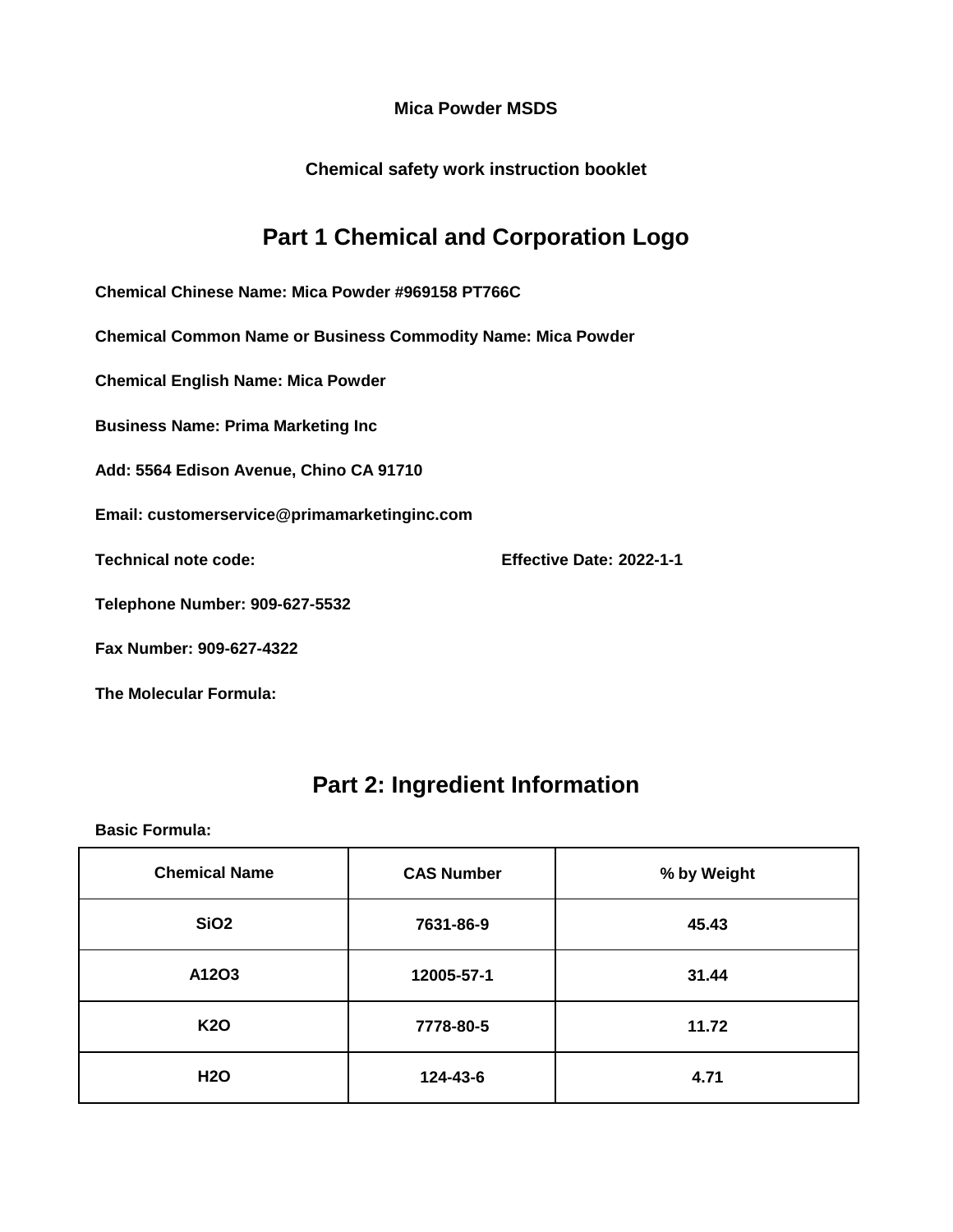| <b>Fe2O3</b> | 1309-37-1 | 4.73 |
|--------------|-----------|------|
| CaO          | 119-47-1  | 0.32 |
| <b>MgO</b>   | 1309-48-4 | 0.65 |
| <b>Na2O</b>  | 1313-59-3 | 0.62 |

| <b>Chemical Name</b> | <b>CAS Number</b> | % by Weight |
|----------------------|-------------------|-------------|
| titanium dioxide     | 13463-67-7        | 0.38        |

# **Part 3: Dangerous Material Outline**

**Risky Category:-**

**Invading Way: Eating** 

**Heath Hazards: No health harm.**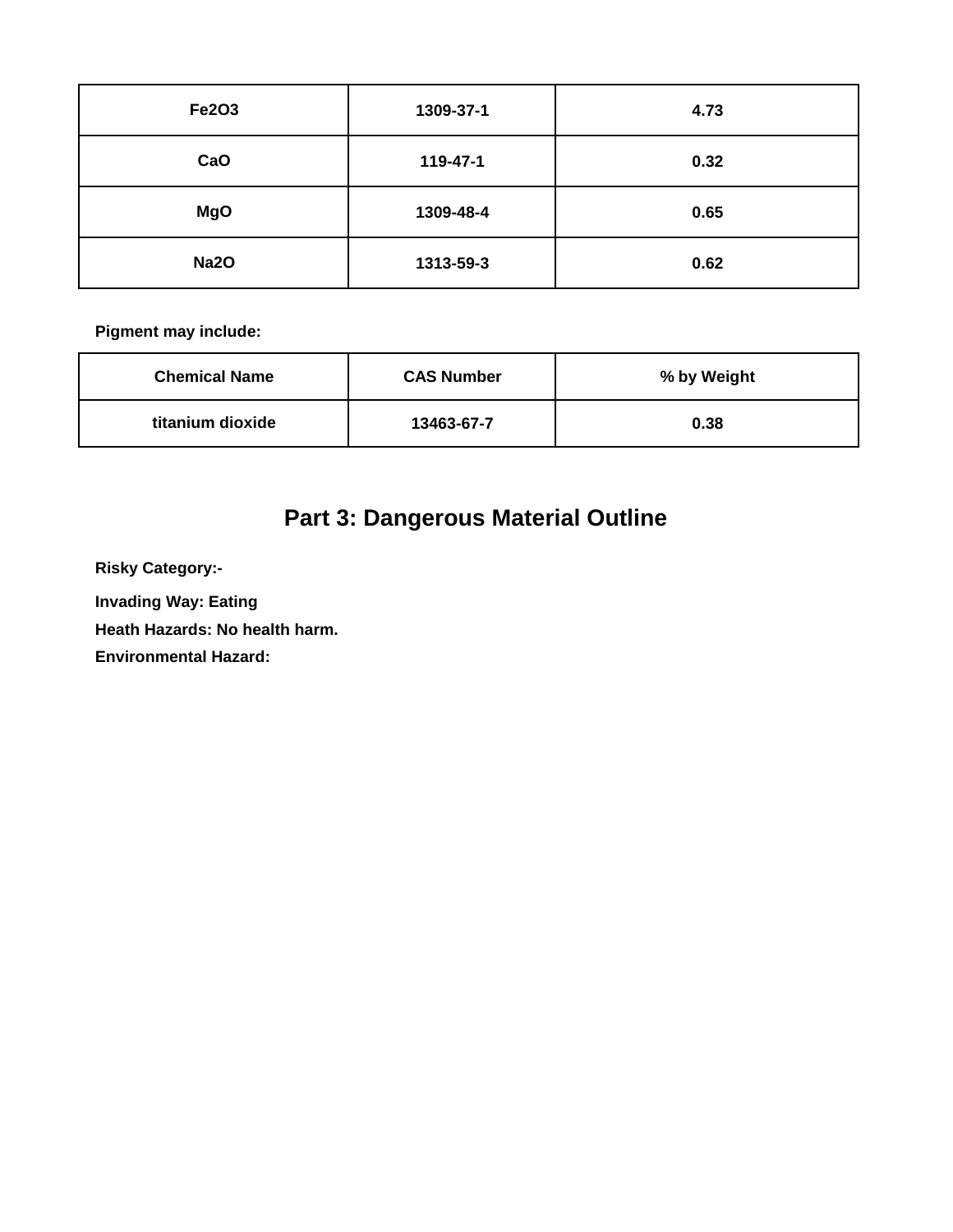**Chemical safety work instruction booklet**

## **Part 1 Chemical and Corporation Logo**

**Chemical Chinese Name: Mica Powder #969158 PT698C**

**Chemical Common Name or Business Commodity Name: Mica Powder**

**Chemical English Name: Mica Powder**

**Business Name: Prima Marketing Inc**

**Add: 5564 Edison Avenue, Chino CA 91710**

**Email: customerservice@primamarketinginc.com**

**Technical note code: Effective Date: 2022-1-1**

**Telephone Number: 909-627-5532**

**Fax Number: 909-627-4322**

**The Molecular Formula:**

### **Part 2: Ingredient Information**

| <b>Chemical Name</b> | <b>CAS Number</b> | % by Weight |
|----------------------|-------------------|-------------|
| SiO <sub>2</sub>     | 7631-86-9         | 45.64       |
| A12O3                | 12005-57-1        | 31.43       |
| <b>K20</b>           | 7778-80-5         | 11.72       |
| <b>H2O</b>           | 124-43-6          | 4.71        |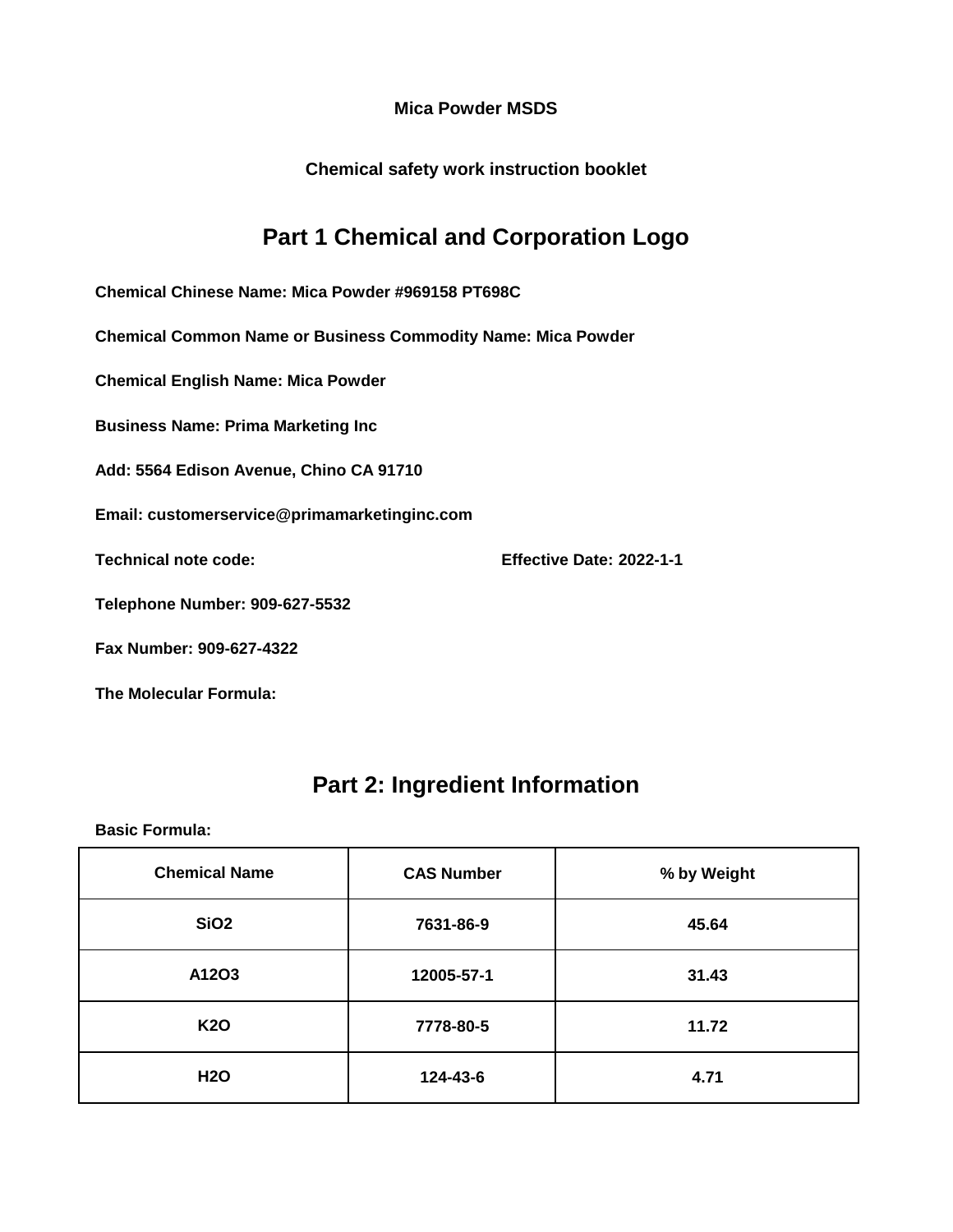| <b>Fe2O3</b> | 1309-37-1 | 4.75 |
|--------------|-----------|------|
| CaO          | 119-47-1  | 0.32 |
| <b>MgO</b>   | 1309-48-4 | 0.63 |
| <b>Na2O</b>  | 1313-59-3 | 0.62 |

| <b>Chemical Name</b> | <b>CAS Number</b> | % by Weight |
|----------------------|-------------------|-------------|
| titanium dioxide     | 13463-67-7        | 0.18        |

# **Part 3: Dangerous Material Outline**

**Risky Category:-**

**Invading Way: Eating** 

**Heath Hazards: No health harm.**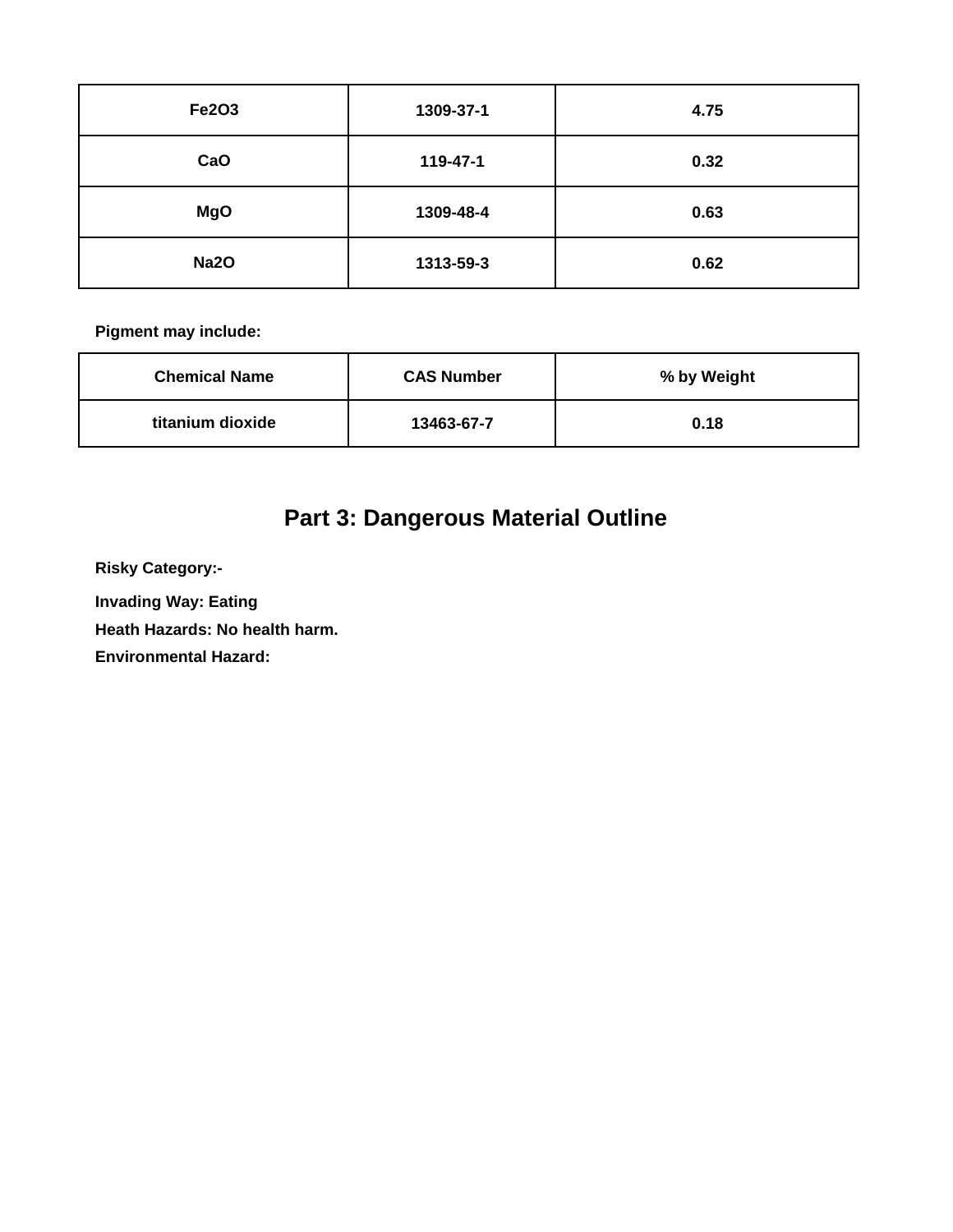**Chemical safety work instruction booklet**

## **Part 1 Chemical and Corporation Logo**

**Chemical Chinese Name: Mica Powder #969158 PT488C**

**Chemical Common Name or Business Commodity Name: Mica Powder**

**Chemical English Name: Mica Powder**

**Business Name: Prima Marketing Inc**

**Add: 5564 Edison Avenue, Chino CA 91710**

**Email: customerservice@primamarketinginc.com**

**Technical note code: Effective Date: 2022-1-1**

**Telephone Number: 909-627-5532**

**Fax Number: 909-627-4322**

**The Molecular Formula:**

### **Part 2: Ingredient Information**

| <b>Chemical Name</b> | <b>CAS Number</b> | % by Weight |
|----------------------|-------------------|-------------|
| SiO <sub>2</sub>     | 7631-86-9         | 45.61       |
| A12O3                | 12005-57-1        | 31.48       |
| <b>K20</b>           | 7778-80-5         | 11.72       |
| <b>H2O</b>           | 124-43-6          | 4.71        |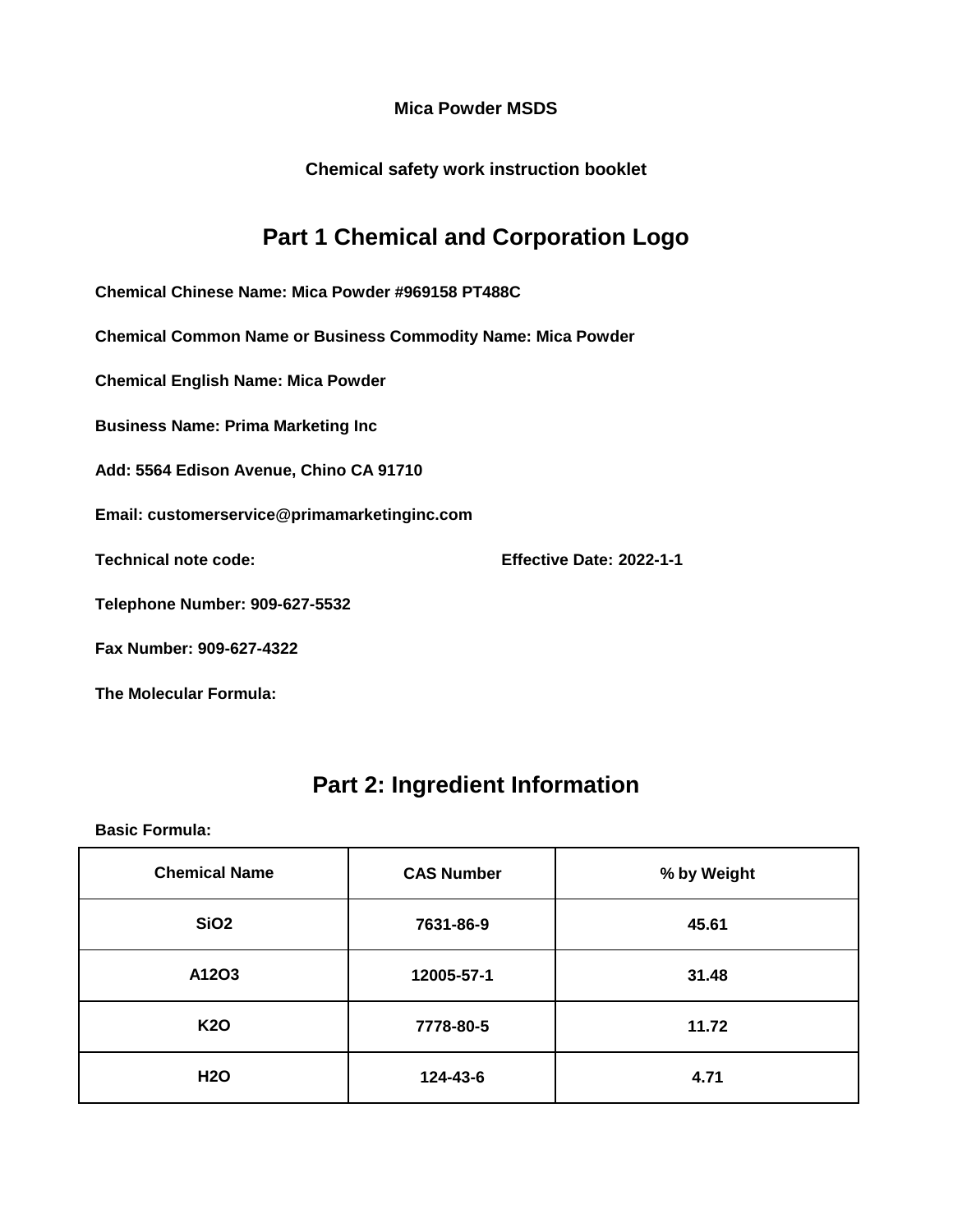| Fe2O3       | 1309-37-1 | 4.65 |
|-------------|-----------|------|
| CaO         | 119-47-1  | 0.32 |
| <b>MgO</b>  | 1309-48-4 | 0.61 |
| <b>Na2O</b> | 1313-59-3 | 0.62 |

| <b>Chemical Name</b> | <b>CAS Number</b> | % by Weight |
|----------------------|-------------------|-------------|
| titanium dioxide     | 13463-67-7        | 0.28        |

# **Part 3: Dangerous Material Outline**

**Risky Category:-**

**Invading Way: Eating** 

**Heath Hazards: No health harm.**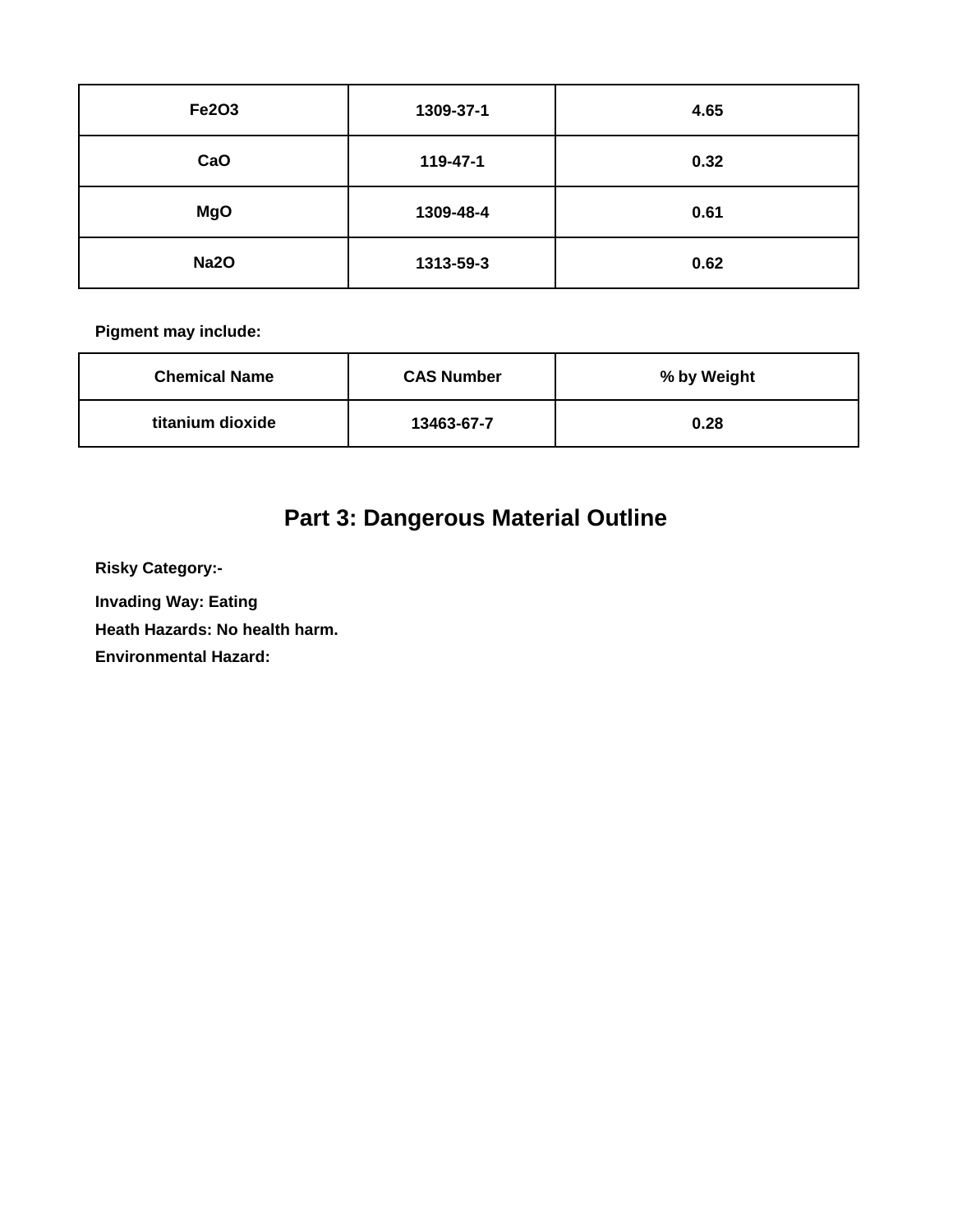**Chemical safety work instruction booklet**

## **Part 1 Chemical and Corporation Logo**

**Chemical Chinese Name: Mica Powder #969158 White**

**Chemical Common Name or Business Commodity Name: Mica Powder**

**Chemical English Name: Mica Powder**

**Business Name: Prima Marketing Inc**

**Add: 5564 Edison Avenue, Chino CA 91710**

**Email: customerservice@primamarketinginc.com**

**Technical note code: Effective Date: 2022-1-1**

**Telephone Number: 909-627-5532**

**Fax Number: 909-627-4322**

**The Molecular Formula:**

### **Part 2: Ingredient Information**

| <b>Chemical Name</b> | <b>CAS Number</b> | % by Weight |
|----------------------|-------------------|-------------|
| SiO <sub>2</sub>     | 7631-86-9         | 45.68       |
| A12O3                | 12005-57-1        | 31.42       |
| <b>K20</b>           | 7778-80-5         | 11.75       |
| <b>H2O</b>           | 124-43-6          | 4.71        |